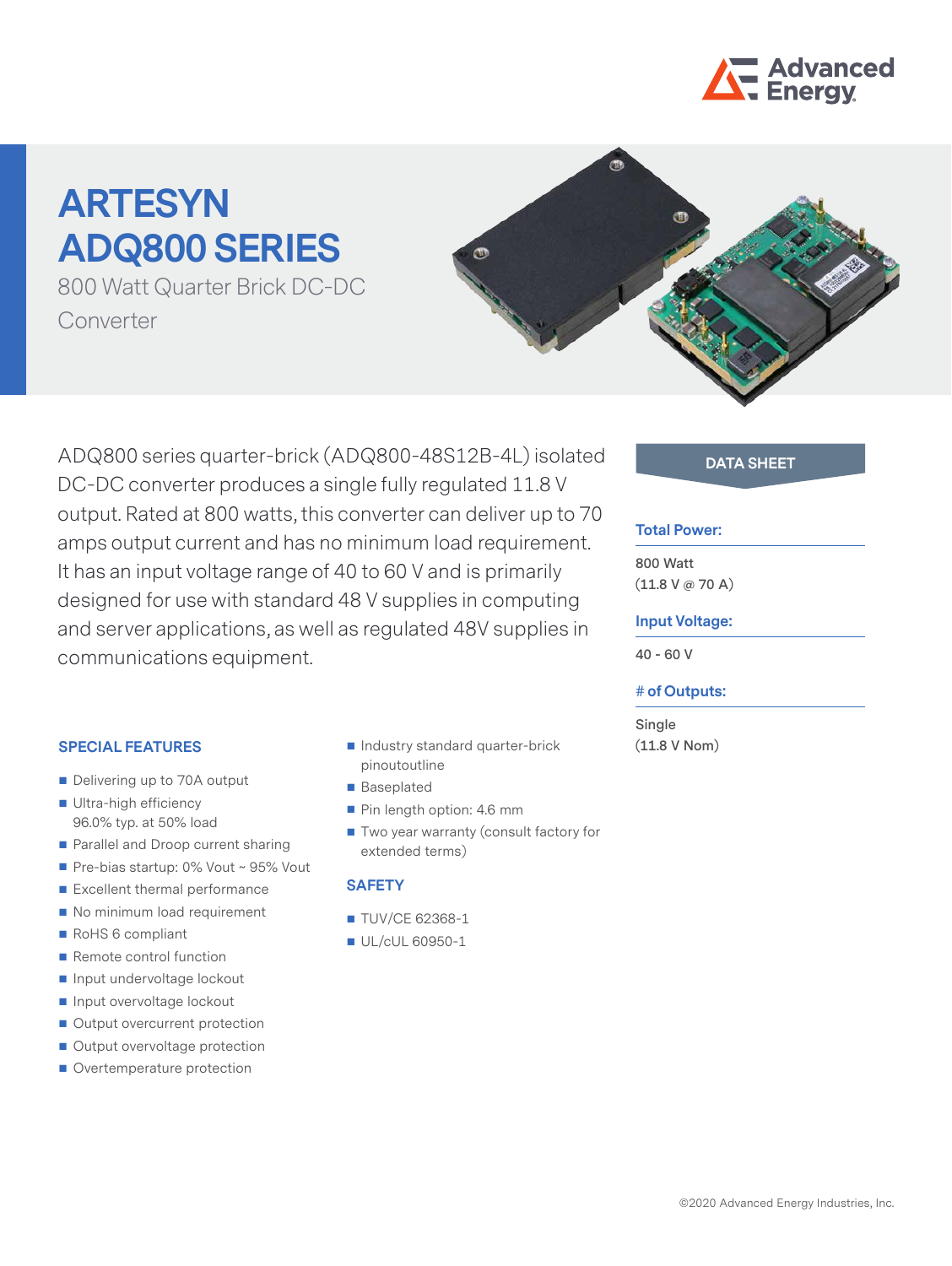# **ELECTRICAL SPECIFICATIONS**

| Input                      |                                                     |  |
|----------------------------|-----------------------------------------------------|--|
| Input voltage              | 40 - 60 Vdc                                         |  |
| Input surge                | 80 V / 100 mSec                                     |  |
| Efficiency                 | 96% (11.8 V @ 100% load)<br>96% (11.8 V @ 50% load) |  |
| I/O insulation             | <b>Basic insulation</b>                             |  |
| I/O isolation              | 1500 Vdc                                            |  |
| Output                     |                                                     |  |
| Output voltage             | 11.8 V nominal                                      |  |
| Output current maximum     | 70 A                                                |  |
| Noise/ripple               | 100 mV pk-pk typ.                                   |  |
| Overtemperature protection | Baseplate: 110 °C                                   |  |
| Overvoltage protection     | Auto restart                                        |  |
| Overcurrent protection     | Hiccup                                              |  |
| Control                    |                                                     |  |
| Enable                     | TTL compatible (negative logic)                     |  |
| Switching frequency        | 175 KHz                                             |  |

# **ENVIRONMENTAL SPECIFICATIONS**

| Operating ambient temperature range | $-40^{\circ}$ C to +85 $^{\circ}$ C |  |
|-------------------------------------|-------------------------------------|--|
| Storage temperature                 | -55 °C to +125 °C                   |  |
| Humidity                            | 5% to 90% (non-condensing)          |  |
| <b>MTBF</b>                         | 1 Million hours (target)            |  |
| RoHS compliant                      | 6/6                                 |  |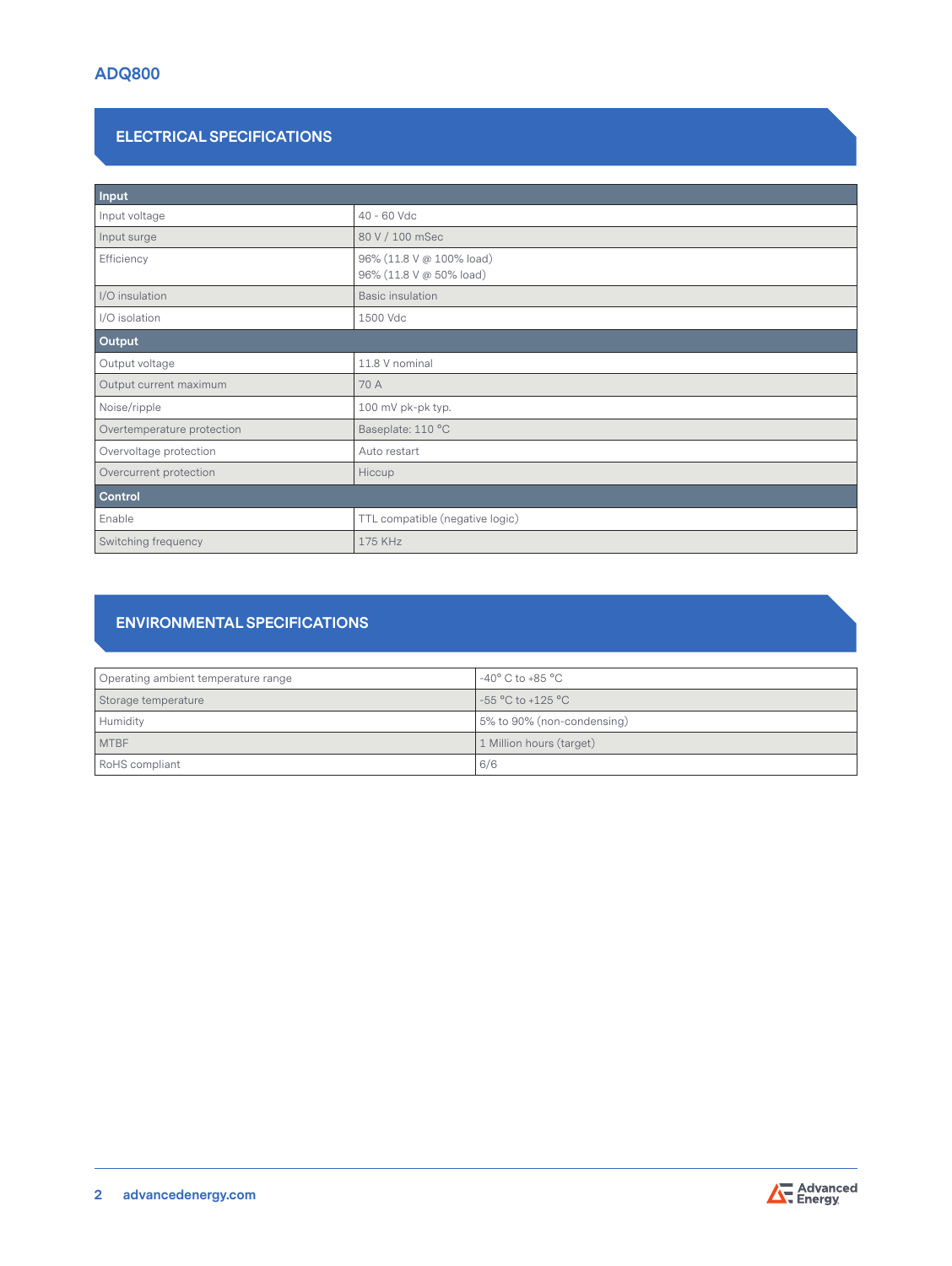# **ADQ800**

100228\*\*\*\*\*\*\*\*

## **ORDERING INFORMATION**

| Open frame with baseplate |
|---------------------------|
|                           |
|                           |

# **MECHANICAL DRAWING**





0.3min

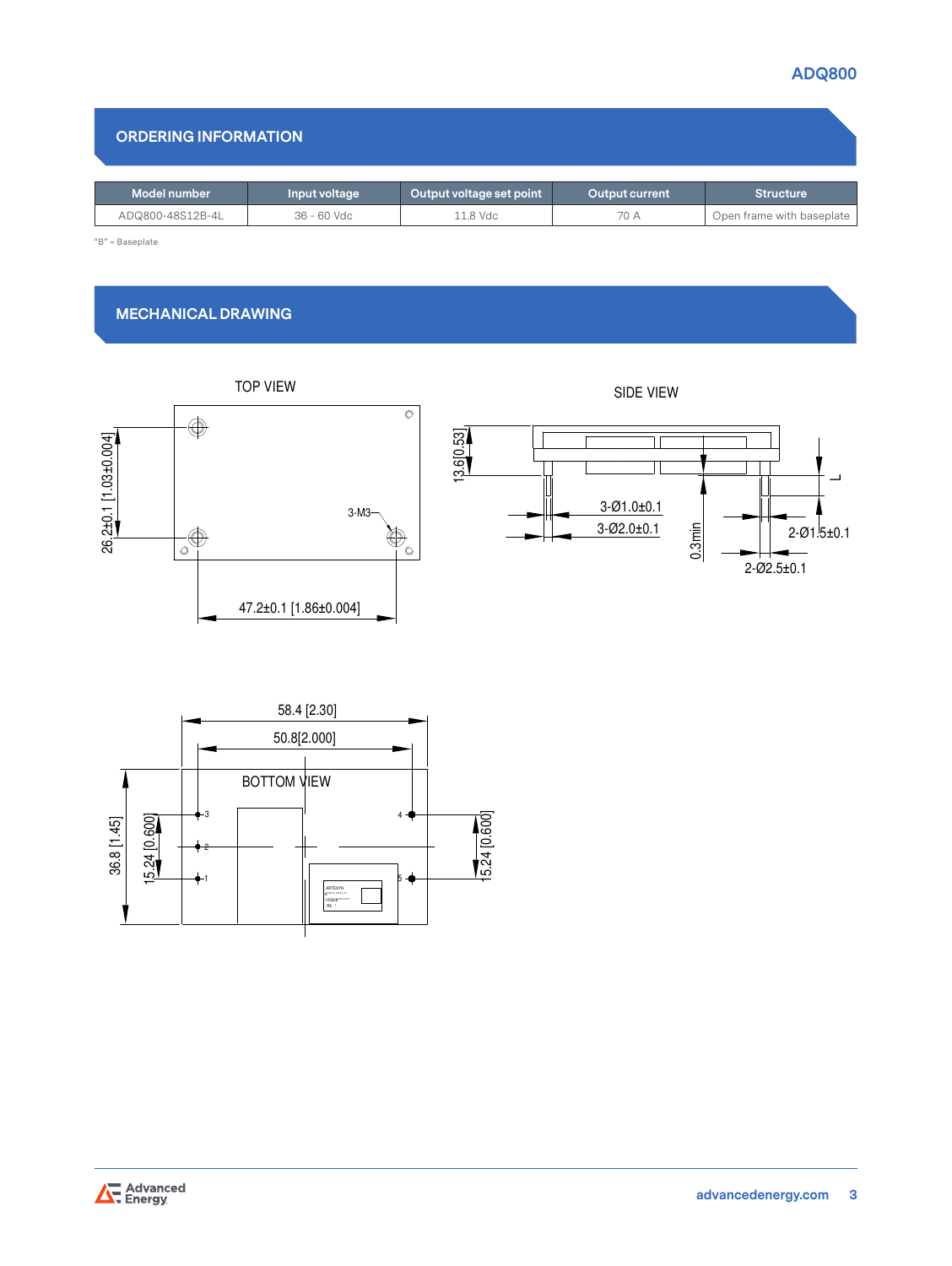# **PIN LENGTH OPTIONS**

| Device code suffix |                        |
|--------------------|------------------------|
| -4                 | 4.6 mm $\pm$ 0.25 mm   |
| $-6$               | 3.8 mm $\pm$ 0.25 mm   |
| -8                 | $2.8$ mm $\pm$ 0.25 mm |
| None               | 5.8 mm $\pm$ 0.25 mm   |

# **PIN DESIGNATIONS**

| <b>Pin Number</b> | <b>Name</b>   | <b>Function</b>          |
|-------------------|---------------|--------------------------|
|                   | $V$ in+       | Positive input terminal  |
|                   | Remote ON/OFF | ON/OFF control terminal  |
|                   | $V$ in-       | Negative input terminal  |
| 4                 | $VQ -$        | Negative output terminal |
|                   | Vo+           | Positive output terminal |